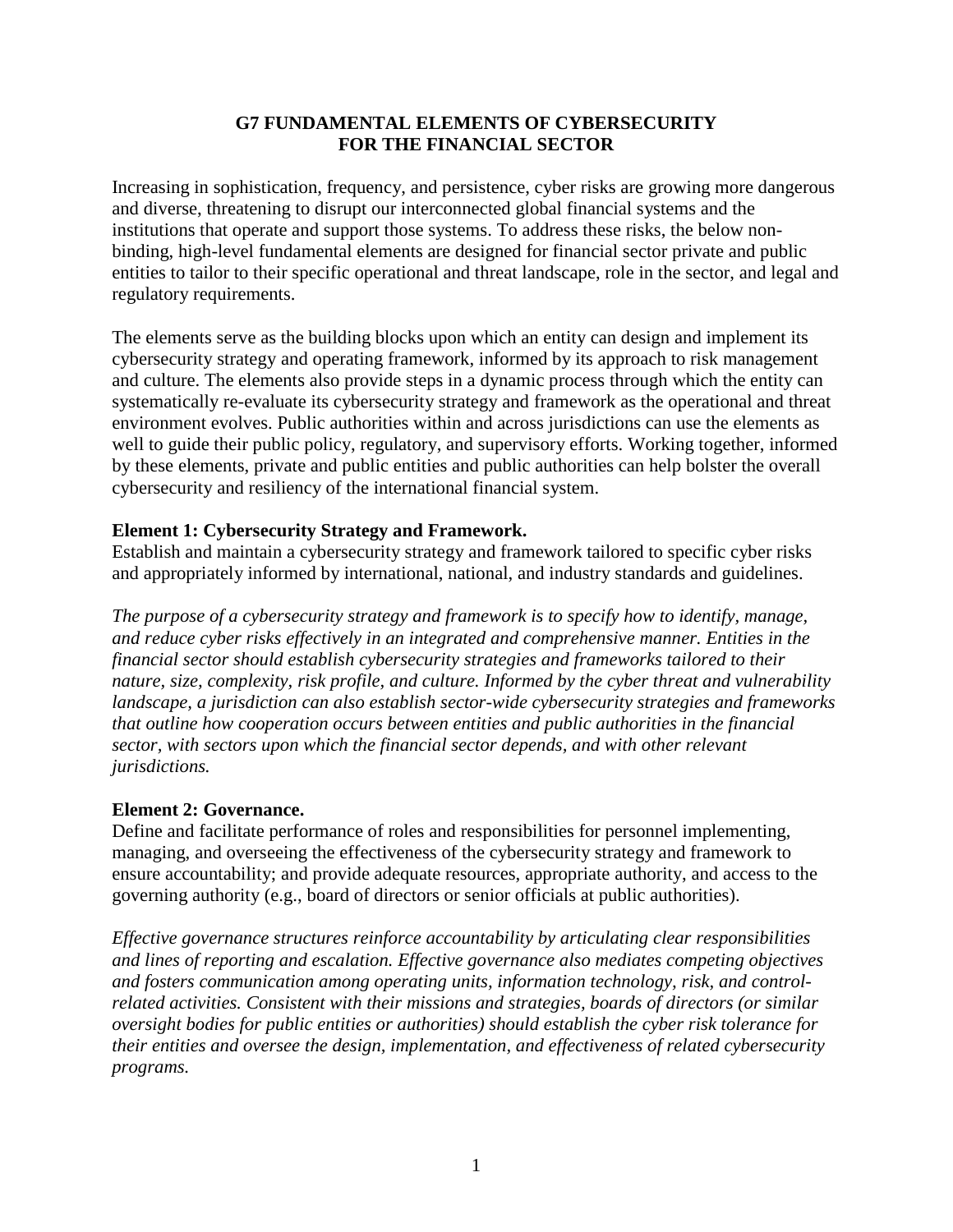#### **Element 3: Risk and Control Assessment.**

Identify functions, activities, products, and services—including interconnections, dependencies, and third parties—prioritize their relative importance, and assess their respective cyber risks. Identify and implement controls—including systems, policies, procedures, and training—to protect against and manage those risks within the tolerance set by the governing authority.

*Ideally as part of an enterprise risk management program, entities should evaluate the inherent cyber risk (or the risk absent any compensating controls) presented by the people, processes, technology, and underlying data that support each identified function, activity, product, and service. Entities should then identify and assess the existence and effectiveness of controls to protect against the identified risk to arrive at the residual cyber risk. Protection mechanisms can include avoiding or eliminating risk by not engaging in an identified activity. They can also include mitigating the risk through controls or sharing or transferring the risk. In addition to evaluating an entity's own cyber risks from its functions, activities, products, and services, risk and control assessments should consider as appropriate any cyber risks the entity presents to others and the financial sector as a whole. Public authorities should map critical economic functions in their financial systems as part of their risk and control assessments to identify single points of failure and concentration risk. The sector's critical economic functions range from deposit taking, lending, and payments to trading, clearing, settlement, and custody.* 

### **Element 4: Monitoring.**

Establish systematic monitoring processes to rapidly detect cyber incidents and periodically evaluate the effectiveness of identified controls, including through network monitoring, testing, audits, and exercises.

*Effective monitoring helps entities adhere to established risk tolerances and timely enhance or remediate weaknesses in existing controls. Testing and auditing protocols provide essential assurance mechanisms for entities and public authorities alike. Depending on the nature of an entity and its cyber risk profile and control environment, the testing and auditing functions should be appropriately independent from the personnel responsible for implementing and managing the cybersecurity program. Through examinations, on-site and other supervisory mechanisms, comparative analysis of entities' testing results, and joint public-private exercises, public authorities can better understand sector-wide cyber threats and vulnerabilities, as well as individual entities' relative risk profiles and capabilities.*

## **Element 5: Response.**

Timely (a) assess the nature, scope, and impact of a cyber incident; (b) contain the incident and mitigate its impact; (c) notify internal and external stakeholders (such as law enforcement, regulators, and other public authorities, as well as shareholders, third-party service providers, and customers as appropriate); and (d) coordinate joint response activities as needed.

*As part of their risk and control assessments, entities should implement incident response policies and other controls to facilitate effective incident response. Among other things, these controls should clearly address decision-making responsibilities, define escalation procedures, and establish processes for communicating with internal and external stakeholders. Exercising protocols within and among entities and public authorities contributes to more effective responses. Exercising also enables entities and public authorities to identify how potential*